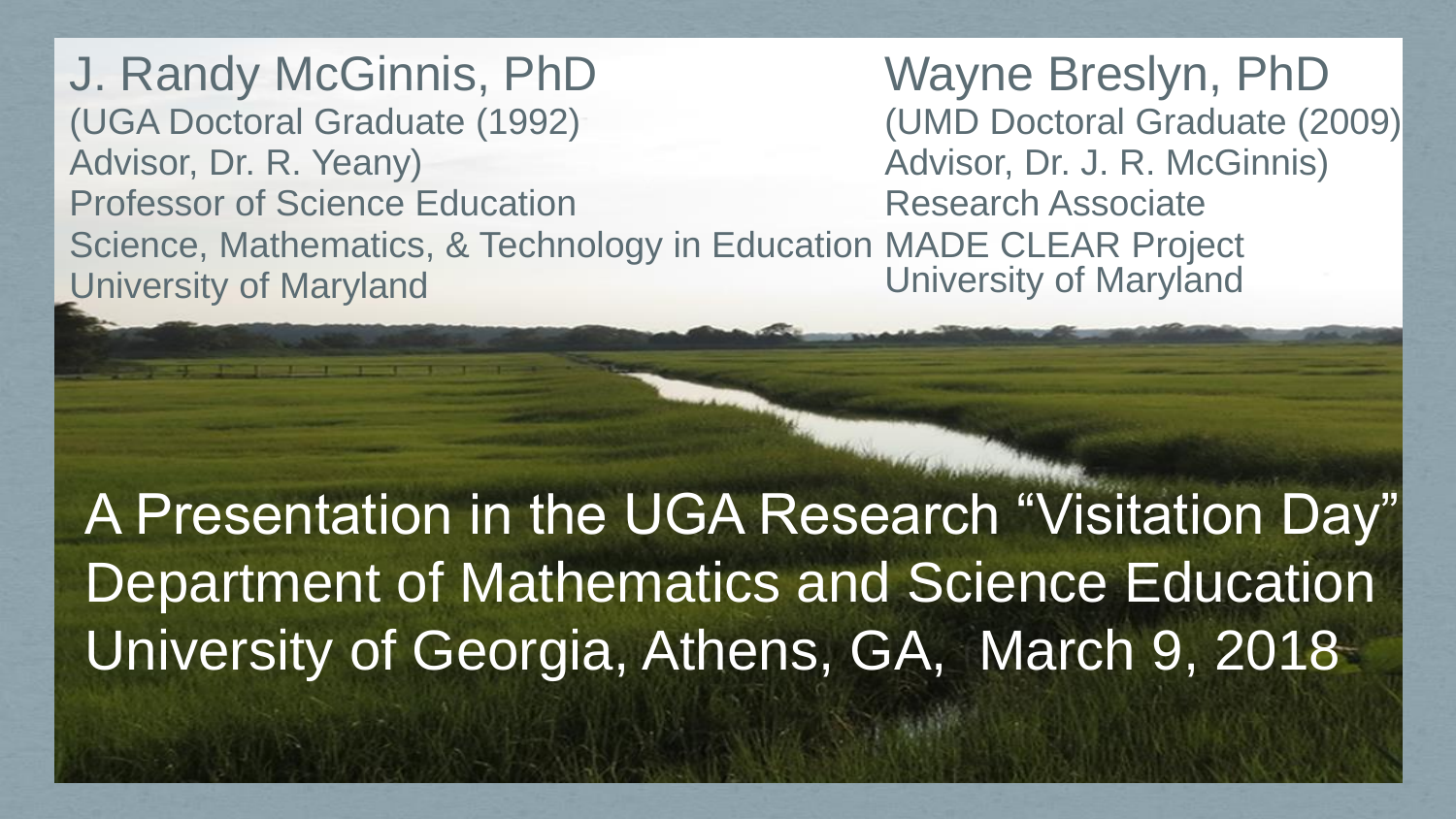## **My Research Specialization**

#### **I have specialized in the study of:**

**(i) science teacher education with emphasis in: STS and socioscientific issues (SSI); learners with exceptionality; making connections between mathematics and science; bridging formal and informal science education; climate change education; and computational thinking** 

**(ii) learners' understanding of science.**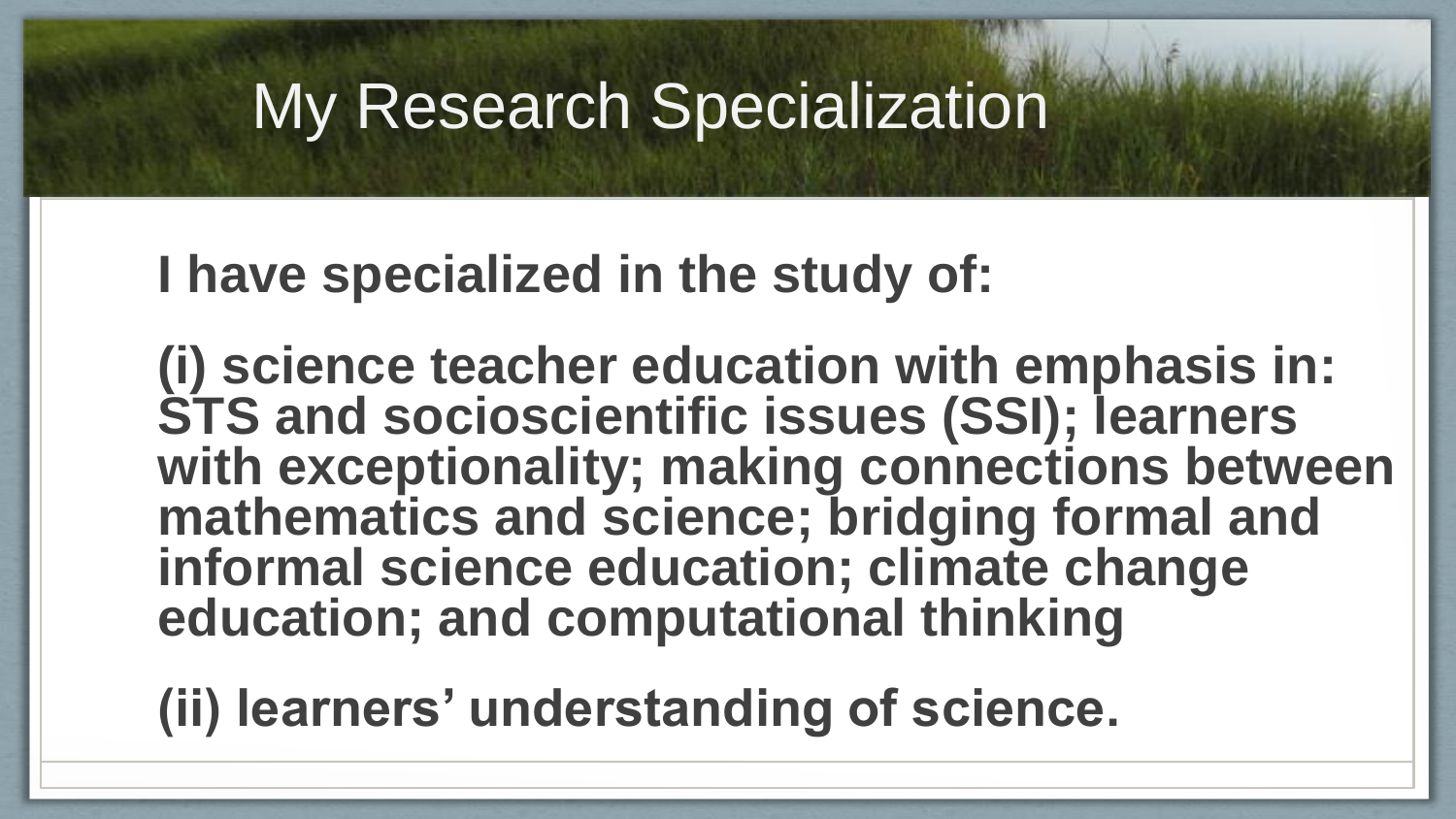## Ethical Stance Taken Throughout My

Research

# **A Focus on Social Justice and Equity**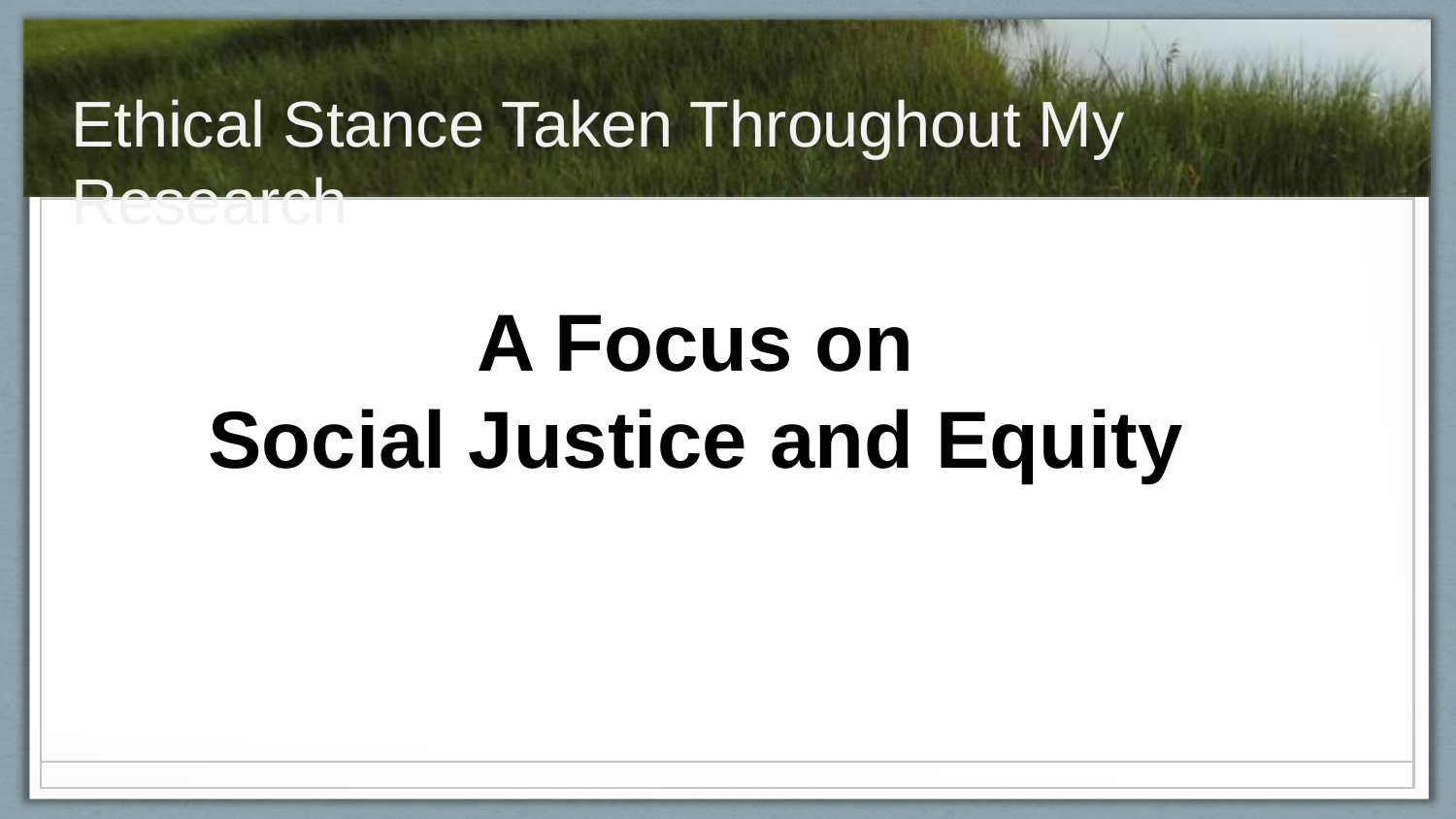## My Preferred Orientation Toward Conducting Research Research in Our Field

# **A Focus on Originality And Creativity**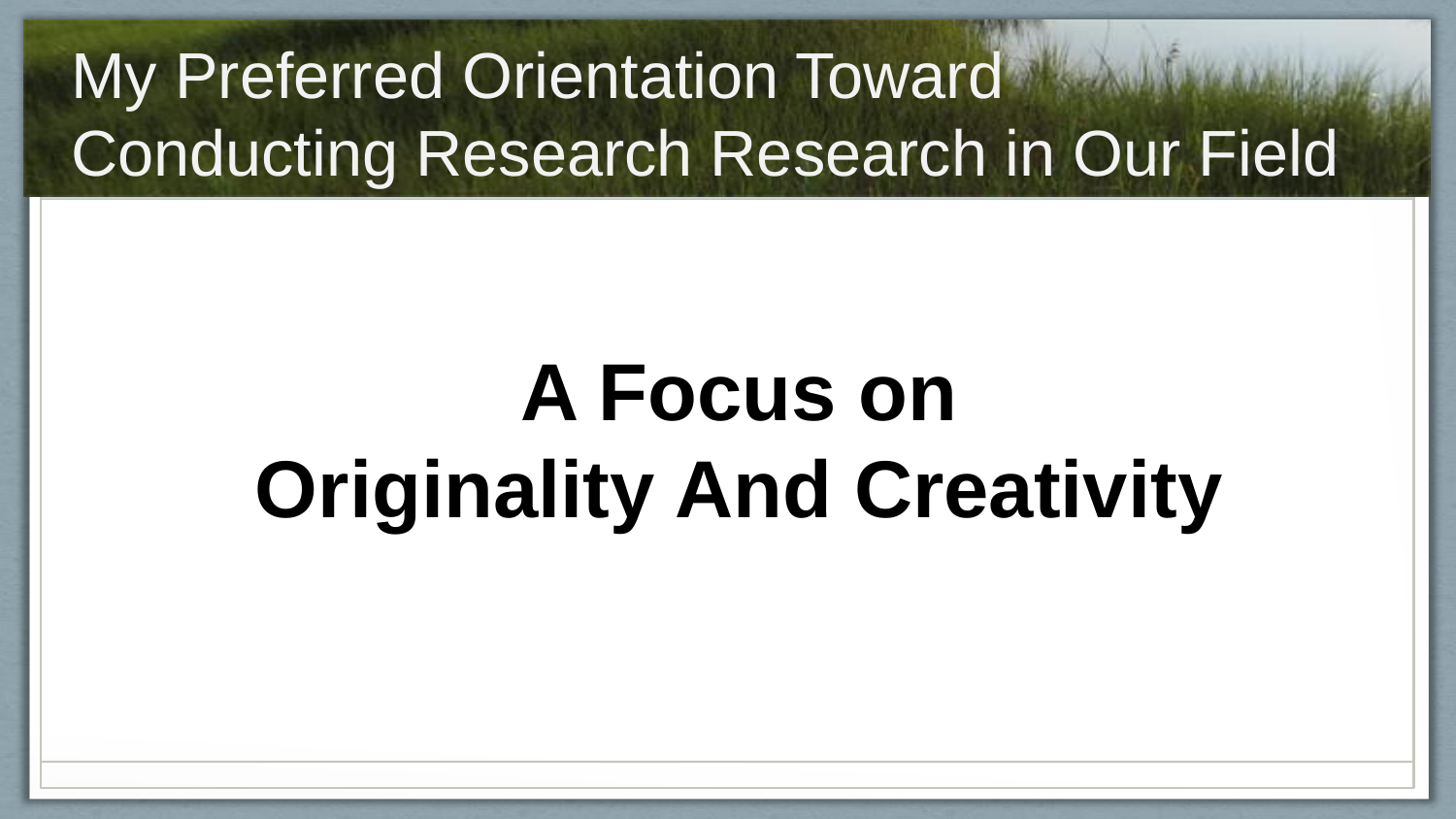## Research Without External Funding

## **Studies in science teacher education that focus on gender, ethnicity, and exceptionality**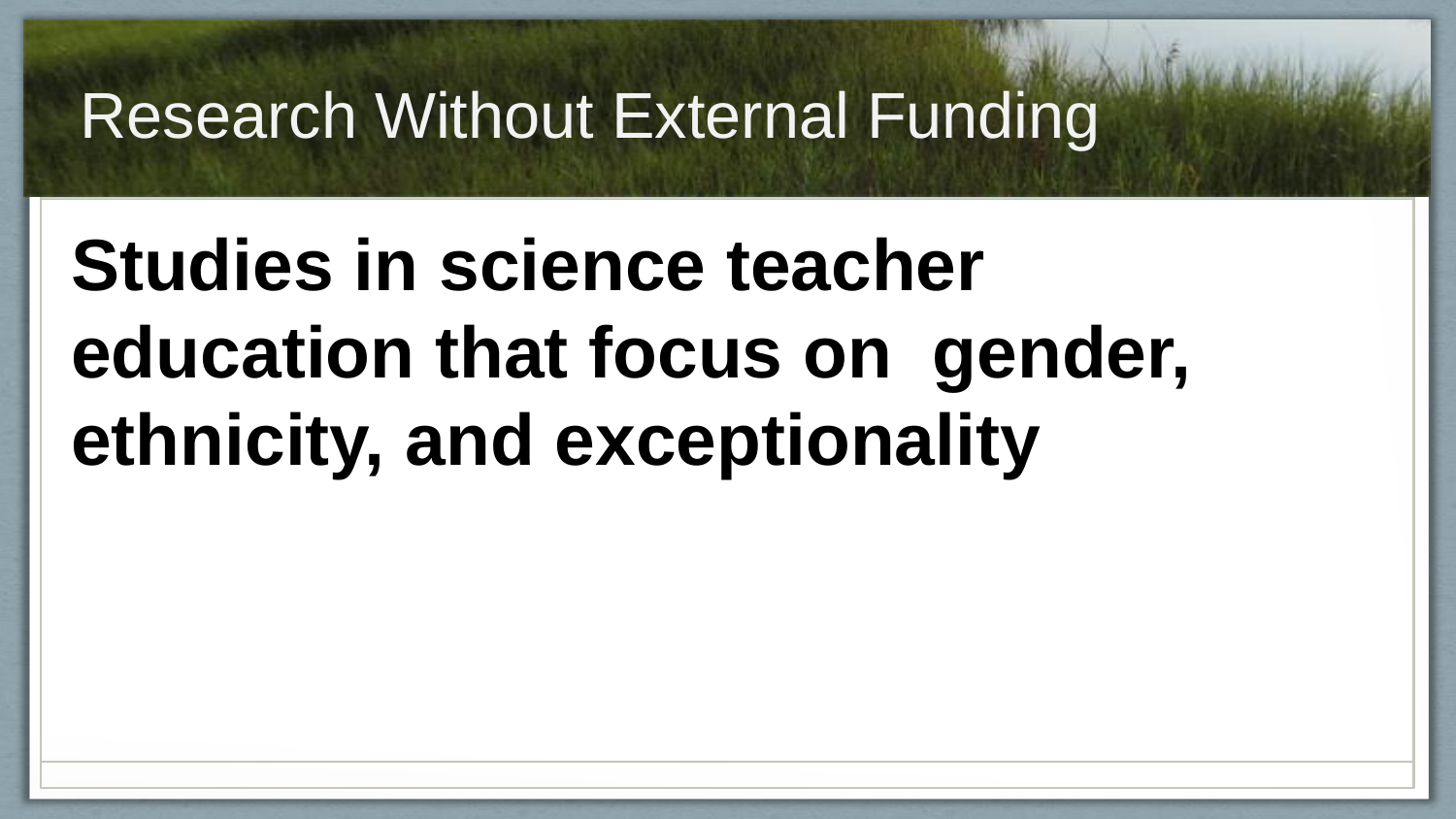#### **Sample Publications**

**McGinnis, J. R., Kahn, S. (2014). Special needs and talents in science learning. In N. G. Lederman (Ed),** *The handbook of research in science : 2nd Edition,* **(pp. 223-245)**, **New York, NY: Routledge.**

**McGinnis, J. R. (2003). The morality of inclusive verses exclusive settings: Preparing teachers to teach students with developmental disabilities in science. In D. Zeidler (Ed.),** *The role of moral reasoning on socio-scientific issues and discourse in science education* **(pp. 195-216). Netherlands: Kluwer.**

**McGinnis, J. R., & Pearsall, M. (1998, October). Teaching elementary science methods to women: A male professor's experience from two perspectives.** *Journal of Research in Science Teaching***, 35(8), 919-949.**

**McGinnis, J. R. (1994). Paths to multiculturalism: One perspective. In M. Atwater, K. Radzik-March, & M. Strutchens (Eds.),** *Multicultural education: Inclusion of all* **(pp. 277-289). Athens, GA: University of Georgia Press.**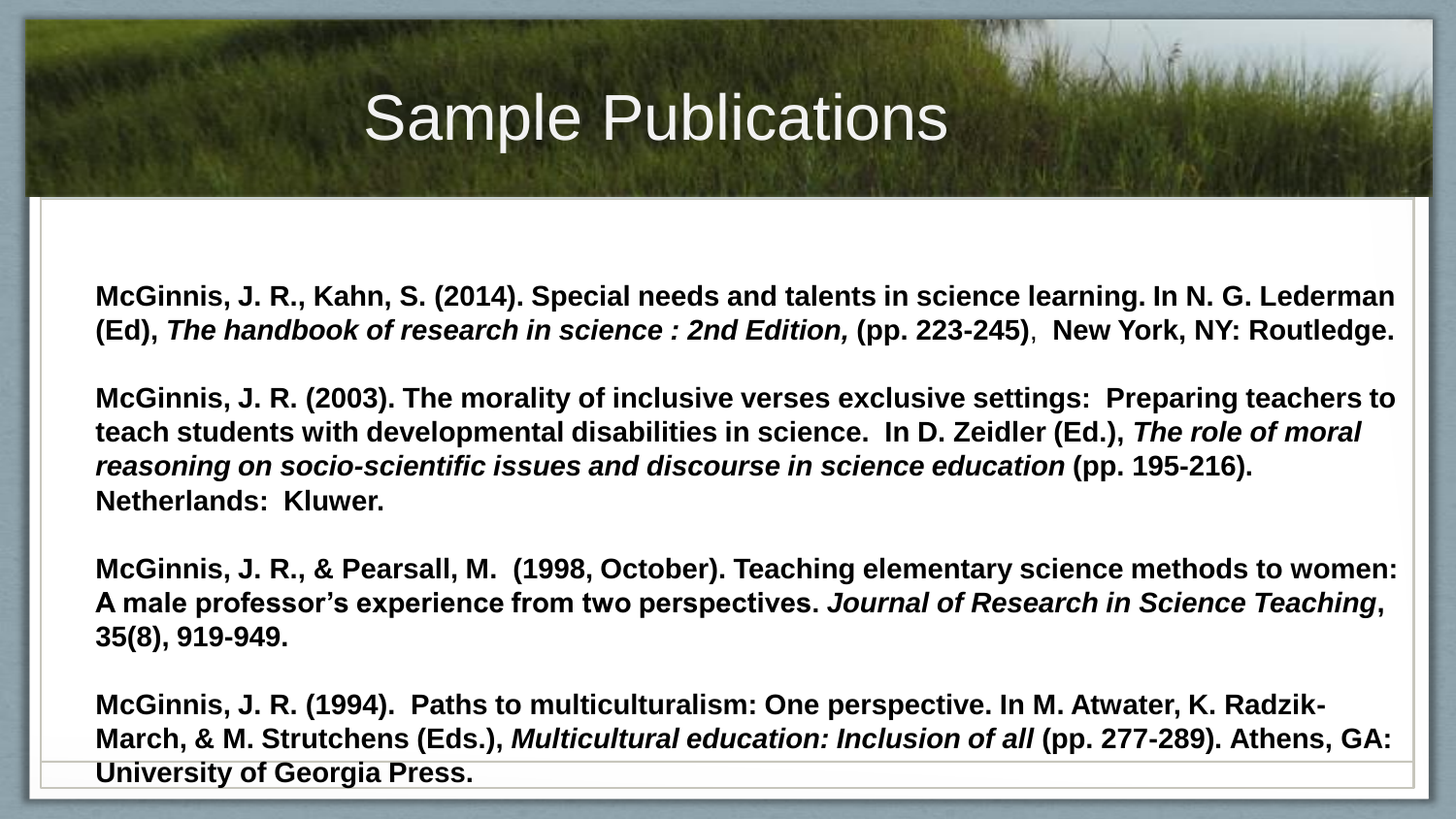## Research Supported by Large Scale External Funding (National Science

**Major Projects:** 

- **MCTP, Maryland Collaborative for Teacher Preparation (1994-2004) <http://terpconnect.umd.edu/~toh/MCTP/WWW/MCTPHomePage.html>**
- **Project NEXUS (2005-2013) [www.DrawnToScience.org](http://www.DrawnToScience.org)**
- **MADE CLEAR (2011-2018) [www.ClimateEdResearch.org](http://www.ClimateEdResearch.org)**
- **CT->PSTE, Exploring The Integration Of Computational Thinking Into Preservice Elementary Science Teacher Education (2017- 2019)**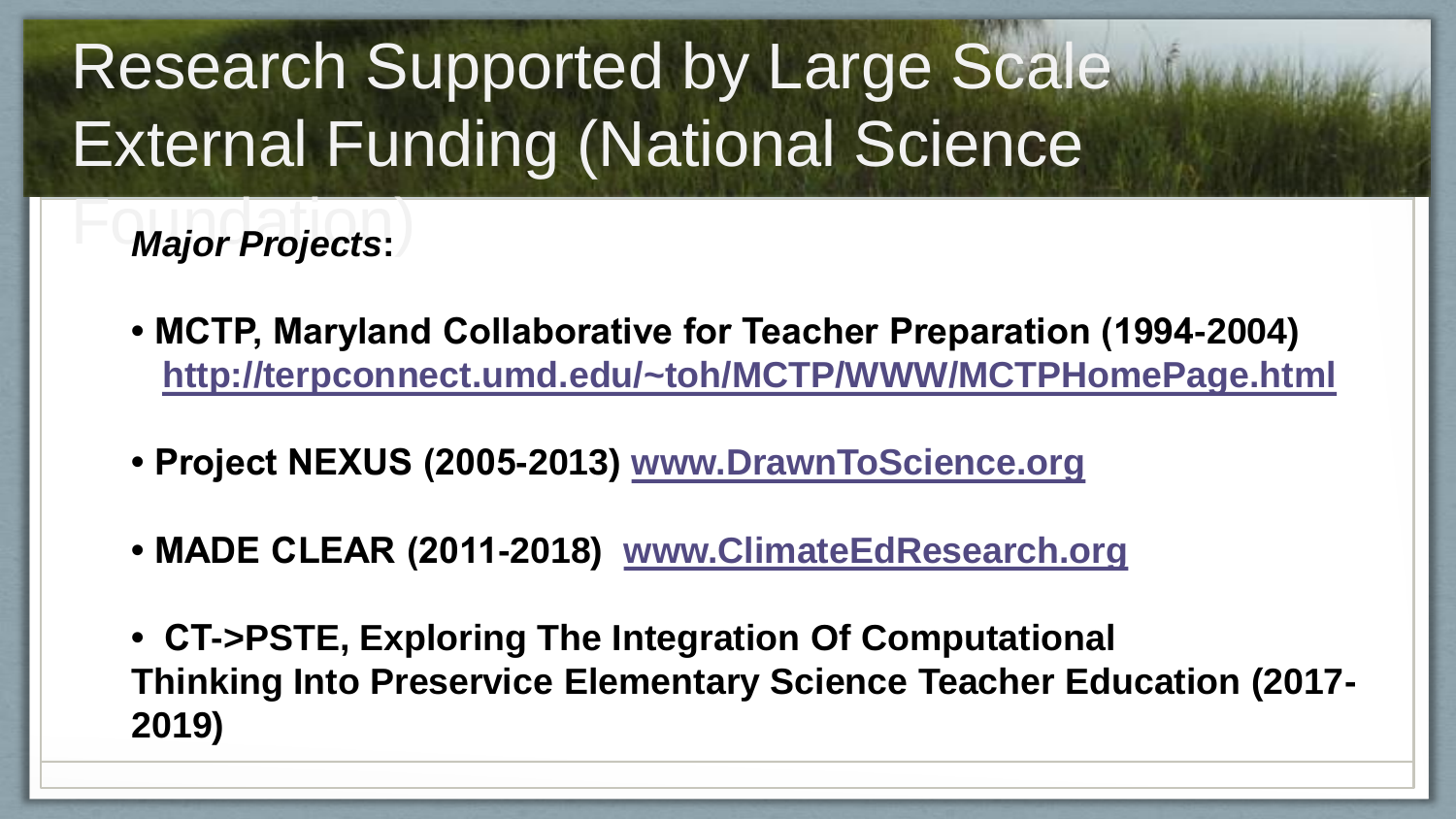## **Sample Publications**

**McGinnis, J. R., McDonald, C., Breslyn, W. & Hestness, E. (March, 2017). Supporting the inclusion of climate change in U.S. science education curricula by use of learning progressions. In D. Shephardson, A. Roychoudury & A. Hirsch (Eds),** *Teaching and Learning about Climate Change: A Framework for Educators,* **pp. 135-151. Routledge, New York/**

**McGinnis, J. R., Hestness, E., Riedinger, K., Katz, P., Marbach-Ad, G. & Dai, A. (2012). Informal science education in formal science teacher education. In K.Tobin, B. Frasier, & C. McRobbie (Eds.),** *Second International Handbook of Science Education* **(pp***.***1097-1108). The Netherlands: Kluwer. DOI 10.1007/978-1-4020-9041-7.**

**McGinnis, J. R., Parker, A., & Graeber, A. (2004). A cultural perspective of the induction of five reformminded new specialist teachers of mathematics and science.** *Journal of Research in Science Teaching,* **41(7), 720-747.**

**McGinnis, J. R., Kramer, S., Shama, G., Graeber, A., Parker, C. & Watanabe, T (2002, October). Undergraduates' attitudes and beliefs of subject matter and pedagogy measured periodically in a reform-based mathematics and science teacher preparation program.** *Journal of Research in Science Teaching, 39(8),* **713-737.**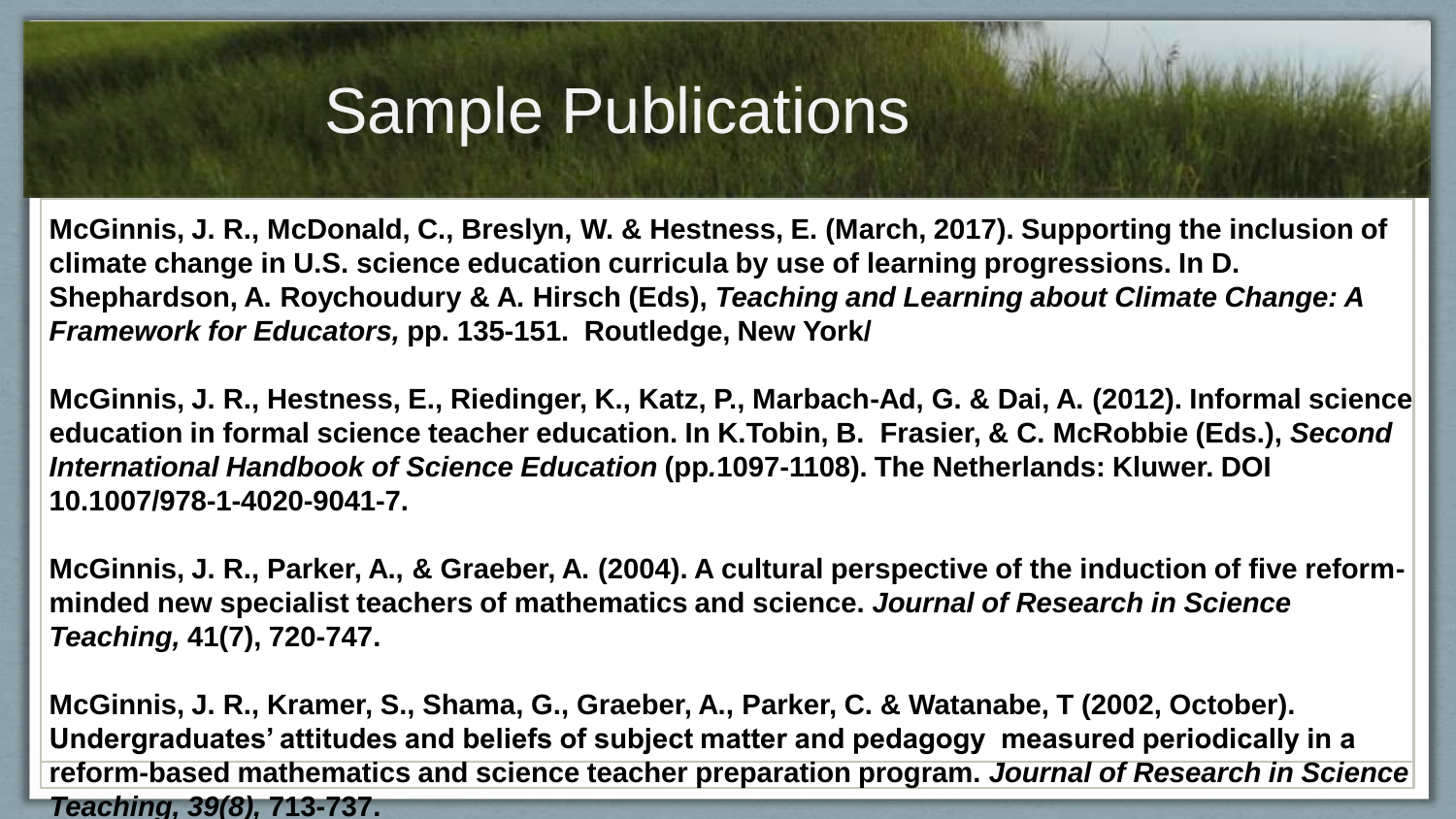# A Sample Current Ongoing Study in<br>MADE CLEAR and CT->PSTE to Discuss

#### *Research Question***:**

**How do educators of science in their initial teacher education (ITE) evolve in their understanding of how to teach climate change to young learners if it is presented through a computational thinking core practice lens (with an emphasis on systems thinking)?**